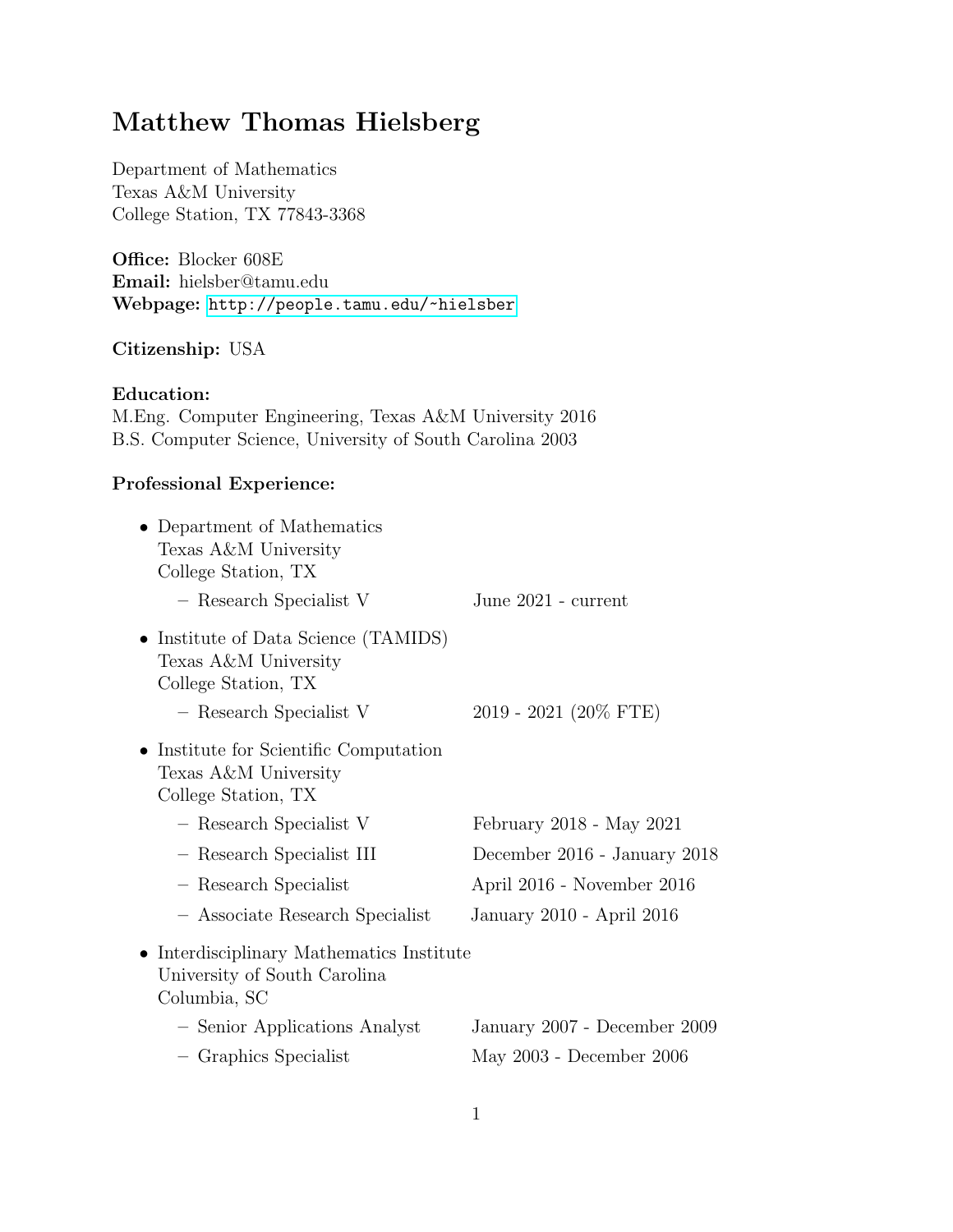- Student Software Developer January 2002 May 2003
- Department of Defense Polygraph Institute Fort Jackson, SC
	- Co-op Network Administrator December 2000 May 2001

# Consulting Experience:

- SIAM TX-LA Section / Texas A&M University College Station, TX – Web and Software Consultant Sep 2020 - October 2020
- Embry-Riddle Aeronautical University Daytona Beach, FL
	- Software Consultant July 2016 December 2016

# Workshops Co-Organized:

• Uncertainty Quantification: Theory Meets Practice College Station, TX November 5, 2021

## Selected Projects:

- Optimal Algorithms for Computing Average Temperature, Implemented optimal algorithms for the computation of global average temperatures given incomplete data.
- *Wavelet Surface Reconstruction*, Worked with a small team to design and develop software for reconstructing surfaces from scattered point cloud data using wavelets.
- Algorithms for Threat Detection, Developed tools for analyzing and simulating hyperspectral LiDAR for detecting and identifying chemical and biological aerosols.
- Autonomous Vehicle Navigation and Coordination, Provided technical support and aided in the design and implementation of terrain-learning systems for navigation and multi-vehicle coordination.
- Simulator, Developed virtual environment for sensor simulation and HILS development.
- LiDAR Point Cloud Assimilation: Hybrid Surface Approximation, Used adaptive tetrahedral meshes and implicit level set methods for surface approximation of large LiDAR point clouds.
- Software for Generating Geometrically and Topologically Accurate Urban Terrain Models Using Implicit Methods, Developed fast structures for distance field evaluation and vertex access.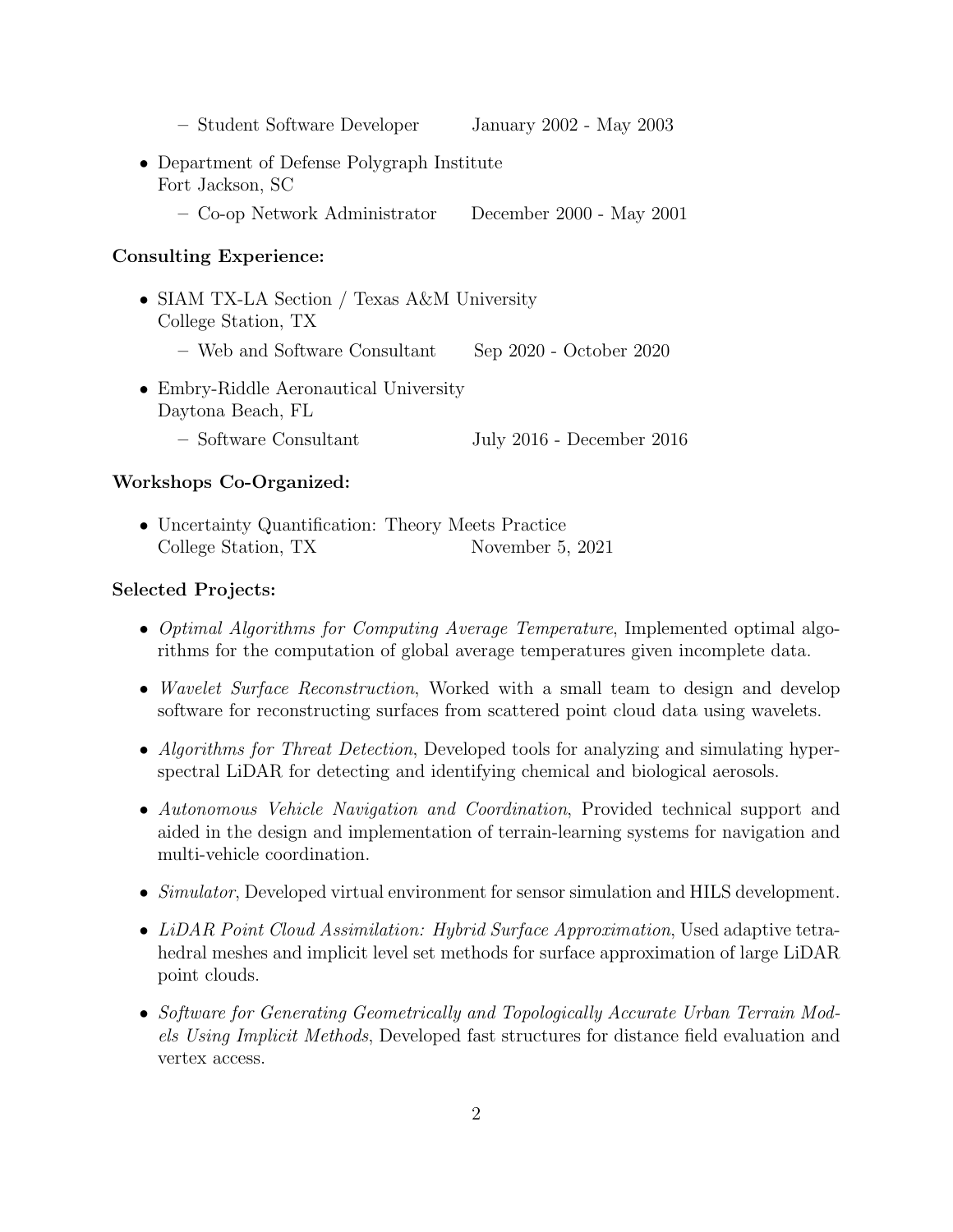- Active Vision Control of Agile Autonomous Flight (AVCAAF), Worked with a team to combine Mathematical Learning Theory, Receding Horizon Control, and Structure from Motion to enable autonomous Micro-Arial Vehicle flight via vision.
- Feature Identification and Tracking in Video, Explored several feature tracking methods for use in SFM and autonomous navigation.
- Structure from Motion (SFM), Explored methods for surface reconstruction from video.
- Mathematical Learning Theory, Developed several software packages for real-time integration of point cloud data for 2.5D surface reconstruction.

#### Publications:

- S. Foucart, M. Hielsberg, G. Mullendore, G. Petrova, P. Wojtaszczyk, Optimal Algorithms for Computing Average Temperatures, Mathematics of Climate and Weather Forecasting, Mathematics of Climate and Weather Forecasting, 5:34-44, 2019.
- R. Prazenica, M. Hielsberg, R. Sharpley and A. Kurdila, 3-D Implicit Terrain Mapping and Path Planning for Autonomous MAV Flight in Urban Environments, AIAA Guidance, Navigation, and Control Conference (GNC), Aug 2013 (AIAA-2013-4792).
- M. Hielsberg, R. Tsai, P. Guo and C. Chen, Visibility-Based Urban Exploration and Learning Using Point Clouds, ICES REPORT 13-06, The Institute for Computational Engineering and Sciences, The University of Texas at Austin, March 2013.
- R. DeVore, G. Petrova, M. Hielsberg, L. Owens, B. Clack and A. Sood, Processing Terrain Point Cloud Data, SIAM J. Imaging Sci., 6(1):1-31, 2013.
- R. Prazenica, A. Kurdila, R. Sharpley, P. Binev, M. Hielsberg, J. Lane, and J. Evers, Vision-based receding horizon control for micro air vehicles in urban environments, (preprint).
- P. Binev, R. DeVore, M. Hielsberg, L.S. Johnson, B. Karaivanov, B. Lane and R. Sharpley, Geometric Encoding of Natural and Urban Terrains, (preprint).
- A. Thies, B. Philips, P. Binev, R. DeVore, M. Hielsberg, L.S. Johnson, B. Karaivanov, B. Lane and R. Sharpley, Smooth, Piecewise-Polynomial Terrain Representation Using Nontraditional Metrics, STTR Final Report, Schafer Corporation Contract No. W911NF-04-C-0060, U.S. Army Research Office, March 2005.

## Selected Talks:

• Data Analyses in Python, Open Source Open Science Workshop 2020, Texas A&M University, September 13, 2020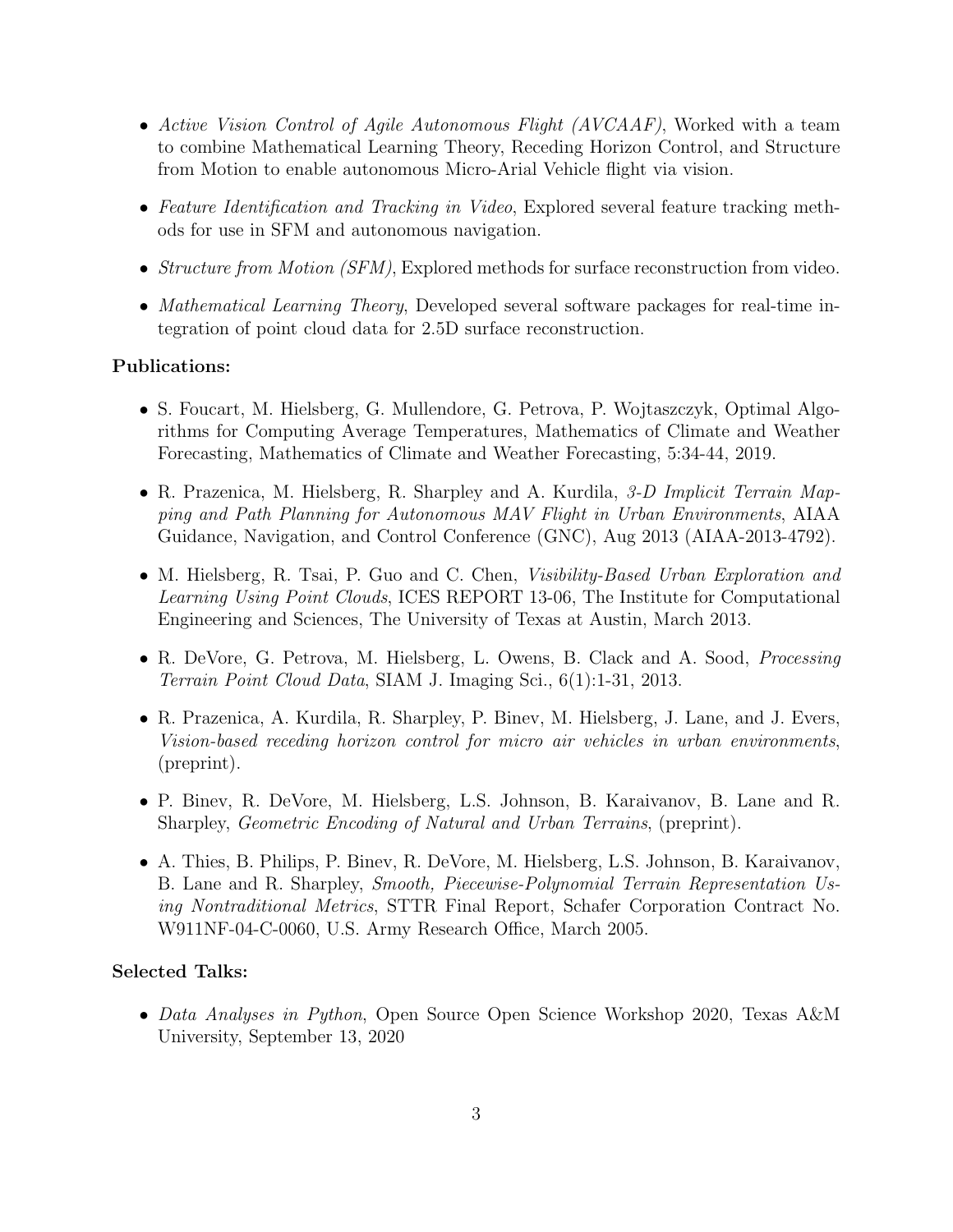- Processing and Compressing Terrain Data, ARO MURI: Dynamic Modeling of 3D Urban Terrain, Year 5 Review, University of South Carolina - November 5, 2012
- *Processing Terrain Point Cloud Data*, ARO MURI: Dynamic Modeling of 3D Urban Terrain, Year 4 Review, University of California, Irvine - January 10, 2012
- LiDAR Simulation, DTRA/NSF Algorithms for Threat Detection, University of South Carolina - December 19, 2010
- Overview of ATD Hyperspectral Data, DTRA/NSF Algorithms for Threat Detection, University of South Carolina - December 19, 2010
- LiDAR Overview, DTRA/NSF Seminar Series, Texas A&M University November 30, 2010
- Simulation and Experimentation, ARO MURI: Dynamic Modeling of 3D Urban Terrain, Year 3 Review, University of Texas at Austin - September 28, 2010
- Simulation, Data Acquisition and Dynamic Data Sets, ARO MURI: Dynamic Modeling of 3D Urban Terrain, Year 1 Review, University of South Carolina - November 20, 2008
- IMI Simulation Capabilities, Model Classes, Approximation, and Metrics for Dynamic Processing of Urban Terrain Data, Rice University - Sept 10, 2007

## External Training and Certificates:

- Apple Certified Associate Mac Integration 10.11 - July 2016
- DIRSIG Synthetic LiDAR Training Herndon, VA - November 2010
- Subdivision Schemes for Geometric Modeling Class, European Mathematical Society Summer School Pontignano, Italy - June-July 2005

## Professional Service:

- Reviewer:
	- CASE 2013
	- ICRA 2015, 2016
	- IEEE Trans. Aerospace and Electronic Systems 2015
	- WAFR 2014